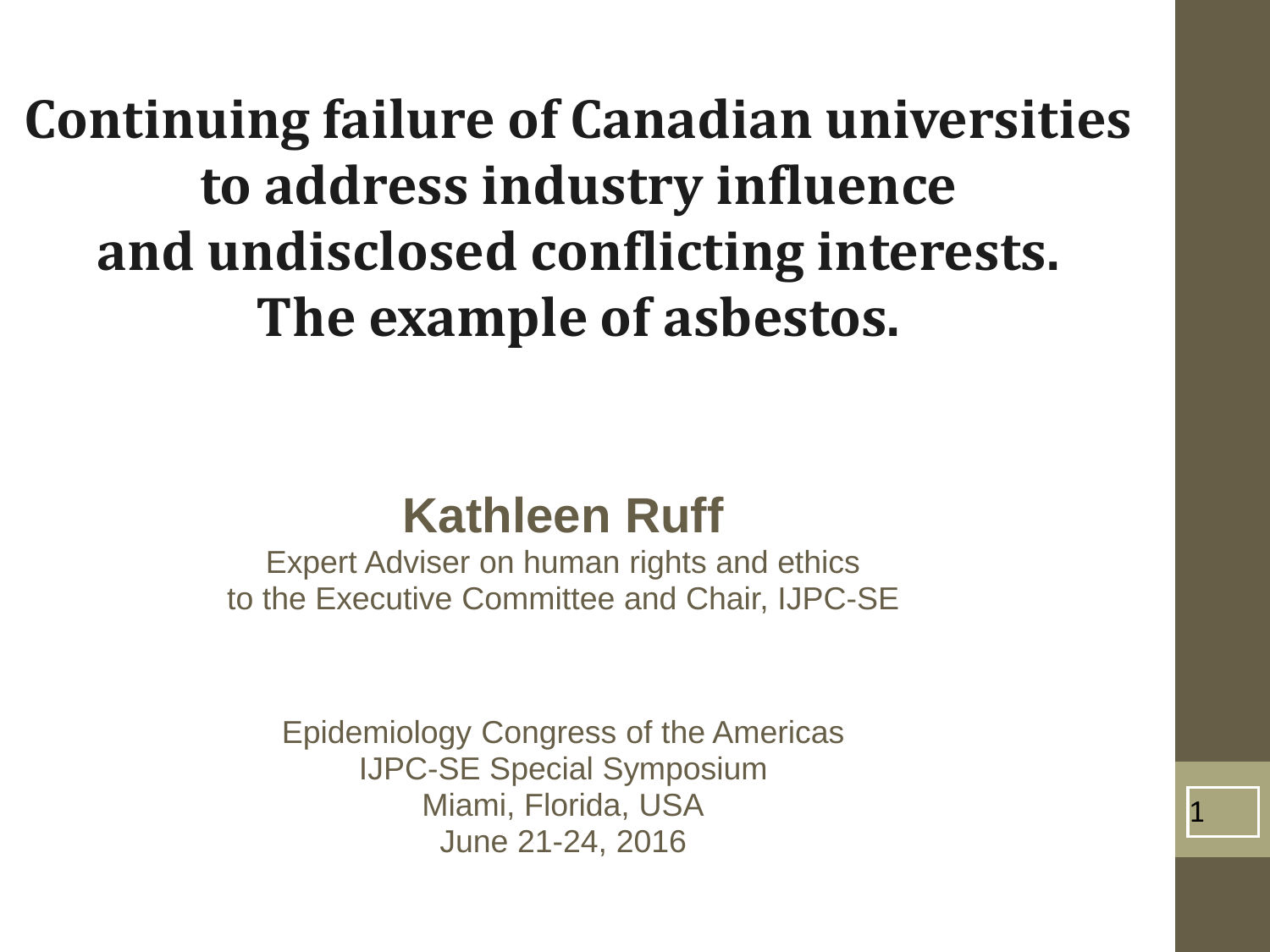#### **Economic power of the asbestos industry**

- **Canada was a leading world producer and exporter of asbestos throughout the past century.**
	- **For decades, the global asbestos lobby has been based in Canada.**
	- **It is easy to resist industry influence when it is not present.**
- **The test is whether universities resist industry influence when it is present.**
- **Canadian universities have a high global reputation for upholding scientific and ethical standards.**

**THE TEST QUESTION THEREFORE IS:**

• Have Canadian universities resisted asbestos industry influence? <sup>2</sup>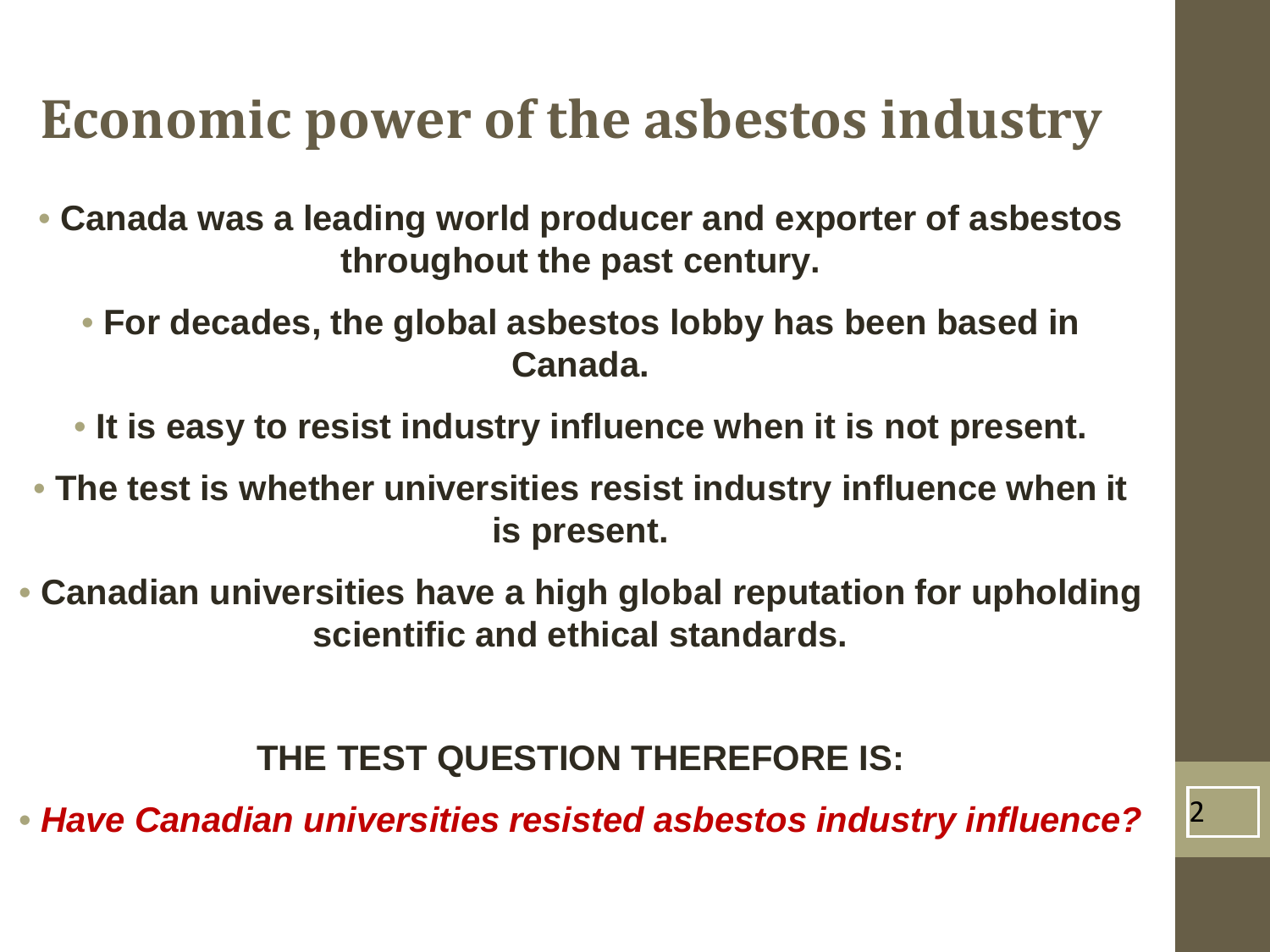### **Asbestos industry sought liaison with a university**

• **In 1965, concerned by increasing scientific evidence of harm caused by asbestos, the Quebec Asbestos Mining Association (QAMA) sought an "alliance with some university such as McGill for example, so that authoritative background for publicity can be had."**

• **Copying the strategy of the tobacco industry, in 1966 QAMA created a pseudo-scientific front organization to whitewash asbestos - the Institute of Occupational & Environmental Health.**

• **The Institute's purpose was to be "independent of any other institution – university or governmental – so that its policy can be determined by the needs of the industry."**

- **The Institute's Board members were the owners of the asbestos mines.**
	- The Institute's purpose was to serve industry interests.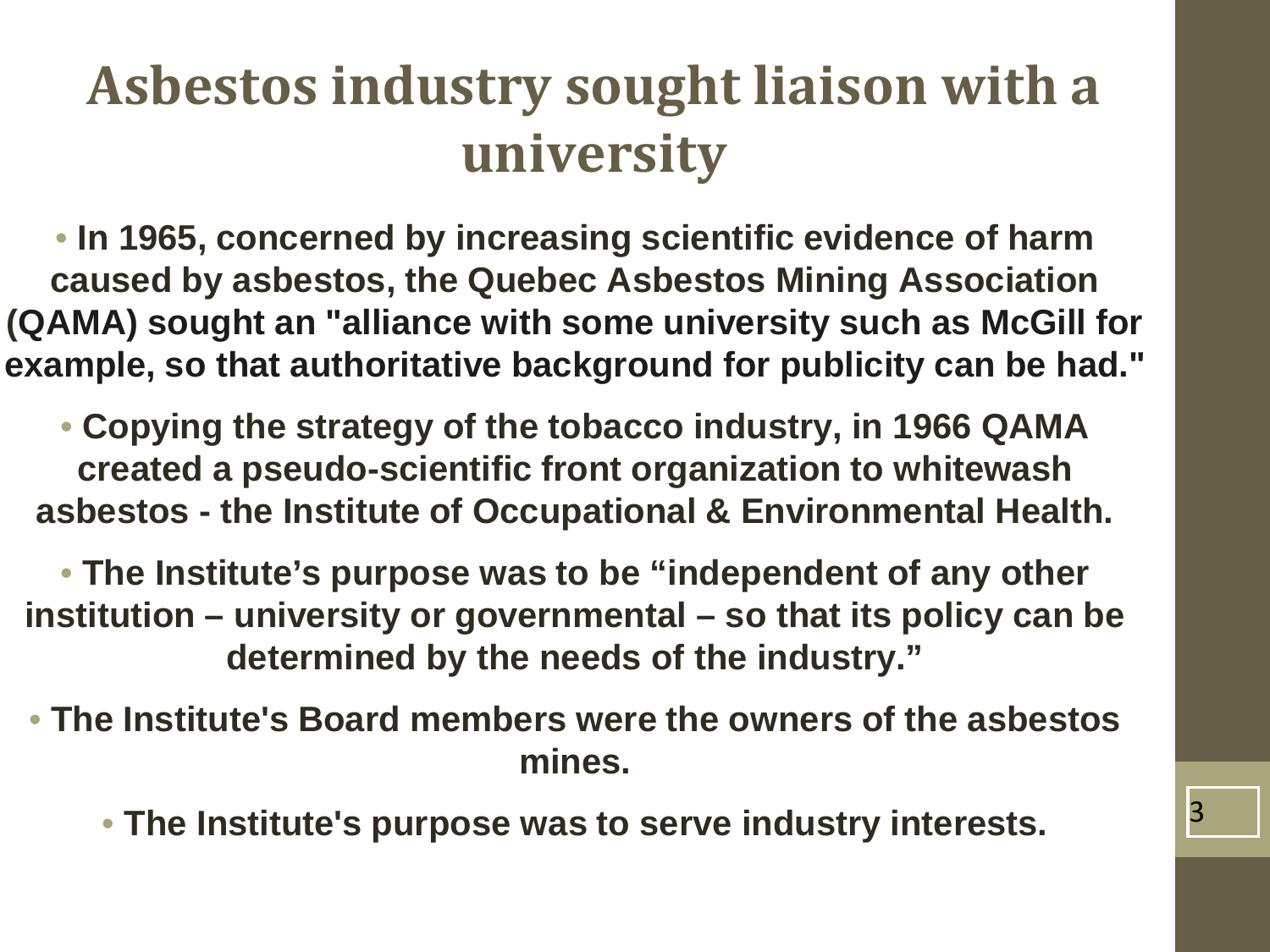#### **Asbestos industry chose McGill University**

• **In 1966 QAMA's Institute of Occupational & Environmental Health gave Prof. Corbett McDonald of McGill University a million dollars to carry out epidemiological research at QAMA's asbestos mines.**

• **These funds enabled McGill University to create a Department of Epidemiology with McDonald as its chair.**

• **McDonald's studies concluded that chrysotile asbestos is "virtually innocuous" and he argued that the workers' asbestosrelated diseases must have been caused by something else.**

• **Despite repeated requests, McDonald and McGill have never produced the data on which McDonald based his conclusions.**

• **No other scientist, except scientists with financial ties to the asbestos industry, has duplicated McDonald's findings.**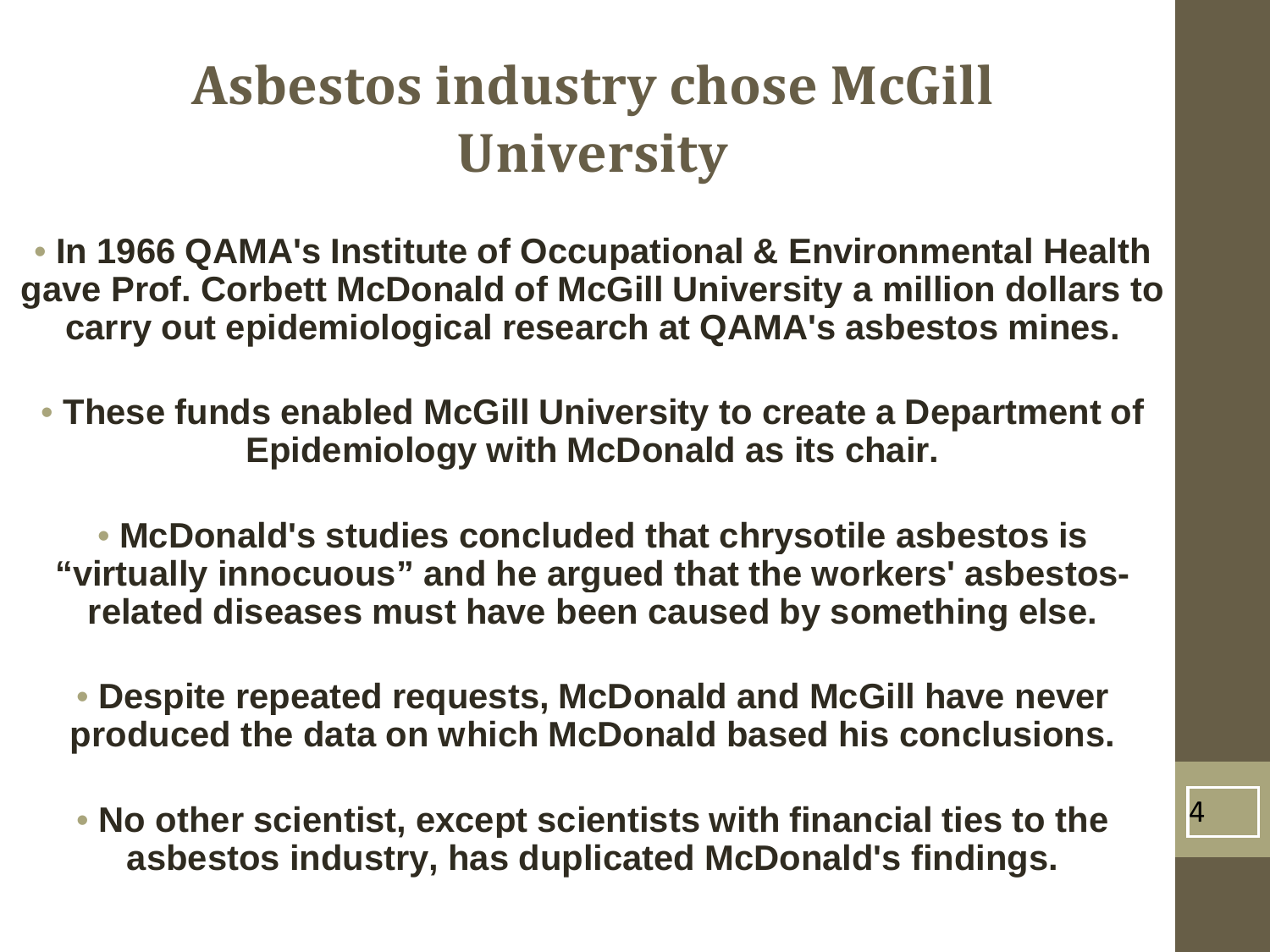# **McDonald promoted the industry's interests by opposing stricter safety standards for workers**

• **McDonald and the asbestos industry defeated efforts by asbestos miners in Quebec and Newfoundland who went on strike for stricter exposure regulations.**

• **In 1972, when testifying, alongside the asbestos industry, against proposed stricter asbestos exposure standards at an OSHA hearing, McDonald stated the following falsehood:**

**"I do not work, nor am I associated with any asbestos producer or manufacturer."**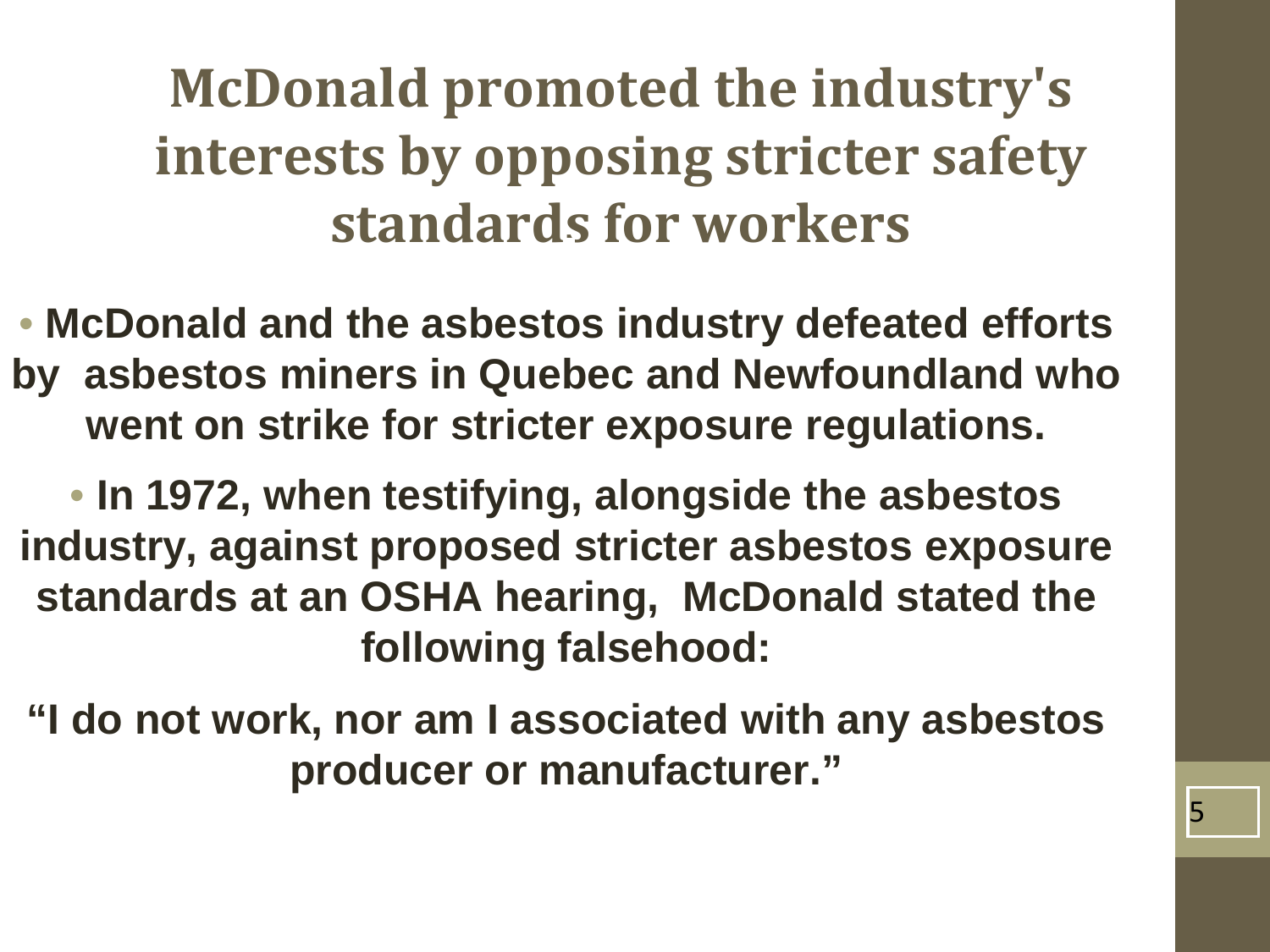# **McDonald helped the asbestos industry by promoting asbestos use**

• **McDonald argued against bans or restrictions on chrysotile asbestos and promoted its use in developing countries.**

• **In 1986 McDonald, together with the Asbestos Institute, denounced plans by the US Environmental Protection Agency to ban asbestos.**

• **In 1998 McDonald testified at a World Trade Organization tribunal that countries should not have the right to ban chrysotile asbestos.**

• **In 1999, McDonald testified in Brazil against a proposed ban on asbestos.**

• **McDonald's work continues to be used by the global asbestos industry to deny harm of chrysotile asbestos and promote its use.**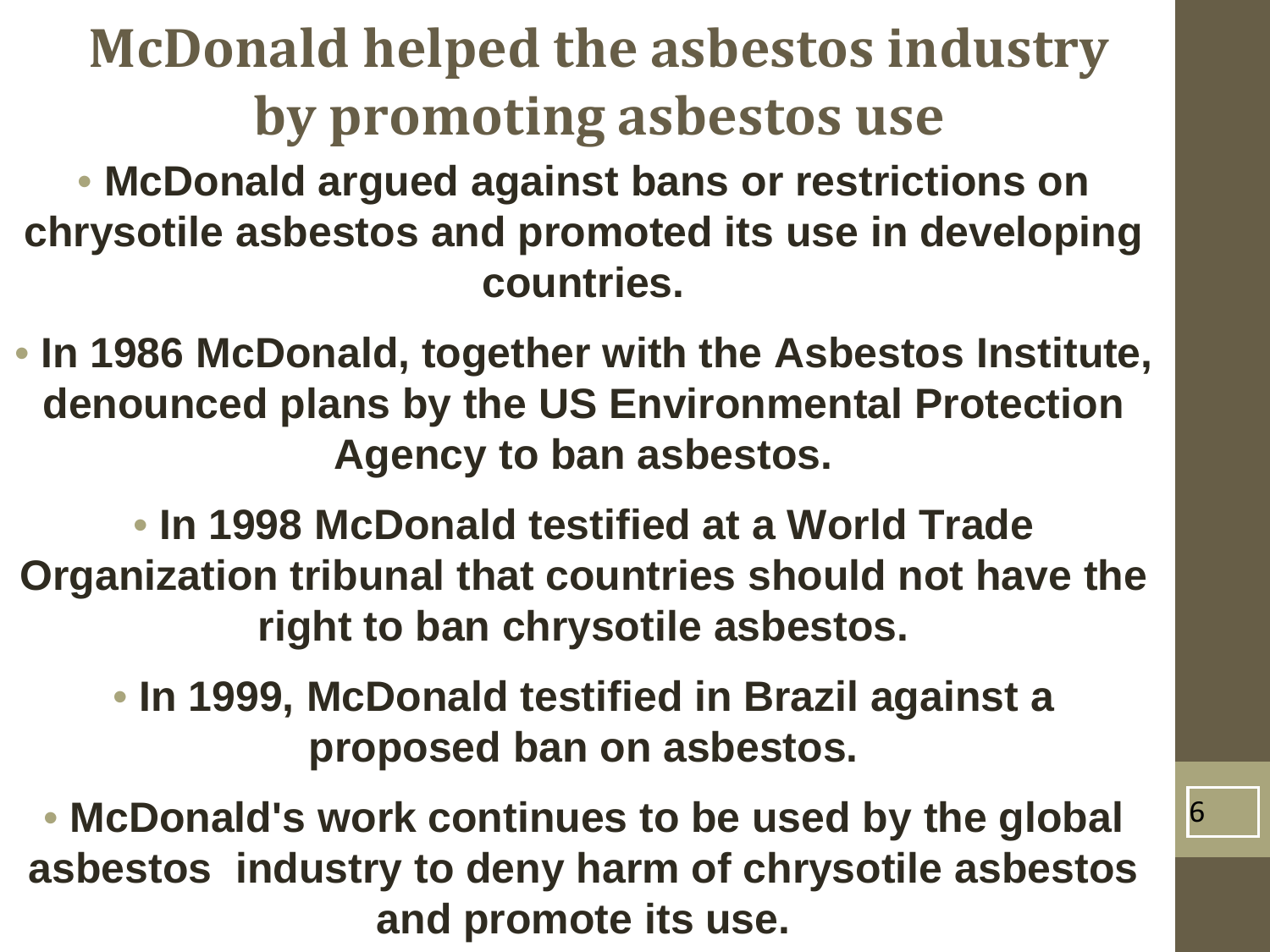# **McGill asked to investigate improprieties**

- **In 2012, McGill was asked to carry out an independent, transparent investigation of improprieties and asbestos industry influence over McDonald's work.**
- **McGill's research integrity officer (RIO) carried out an internal review and decided there should not be an investigation.**
	- **McGill subsequently issued a report stating:**
- **1) McGill's RIO found no improprieties and no investigation was needed.**
- **2) Debate about asbestos "continues to rage" today.**
- **3) McDonald always disclosed his industry ties.**
- **4) McDonald played a major role in stopping the use of asbestos.**

7

**5) McDonald's findings have been replicated by "other groups".**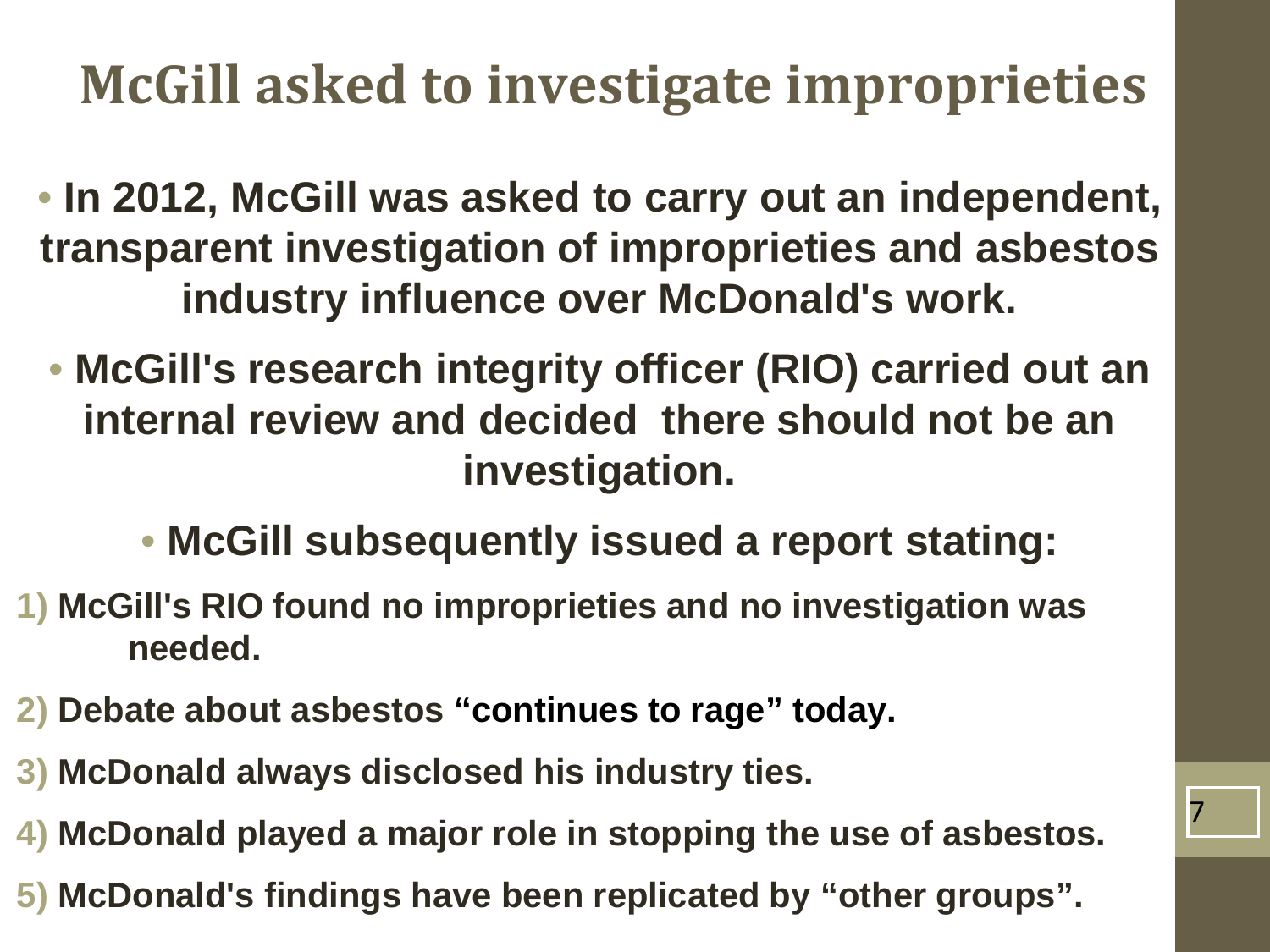### **McGill's investigation demonstrates an absence of ethical oversight**

- **McGill's "review" lacked independence, transparency and credibility.**
	- **McGill's internal review served to cover up wrongdoing.**
	- **McGill's findings are in complete contradiction with the evidence.**
- **This case demonstrates asbestos industry influence over McGill.**

• **This case demonstrates the lack of any independent mechanism to address the problem of industry influence and conflict of interest.**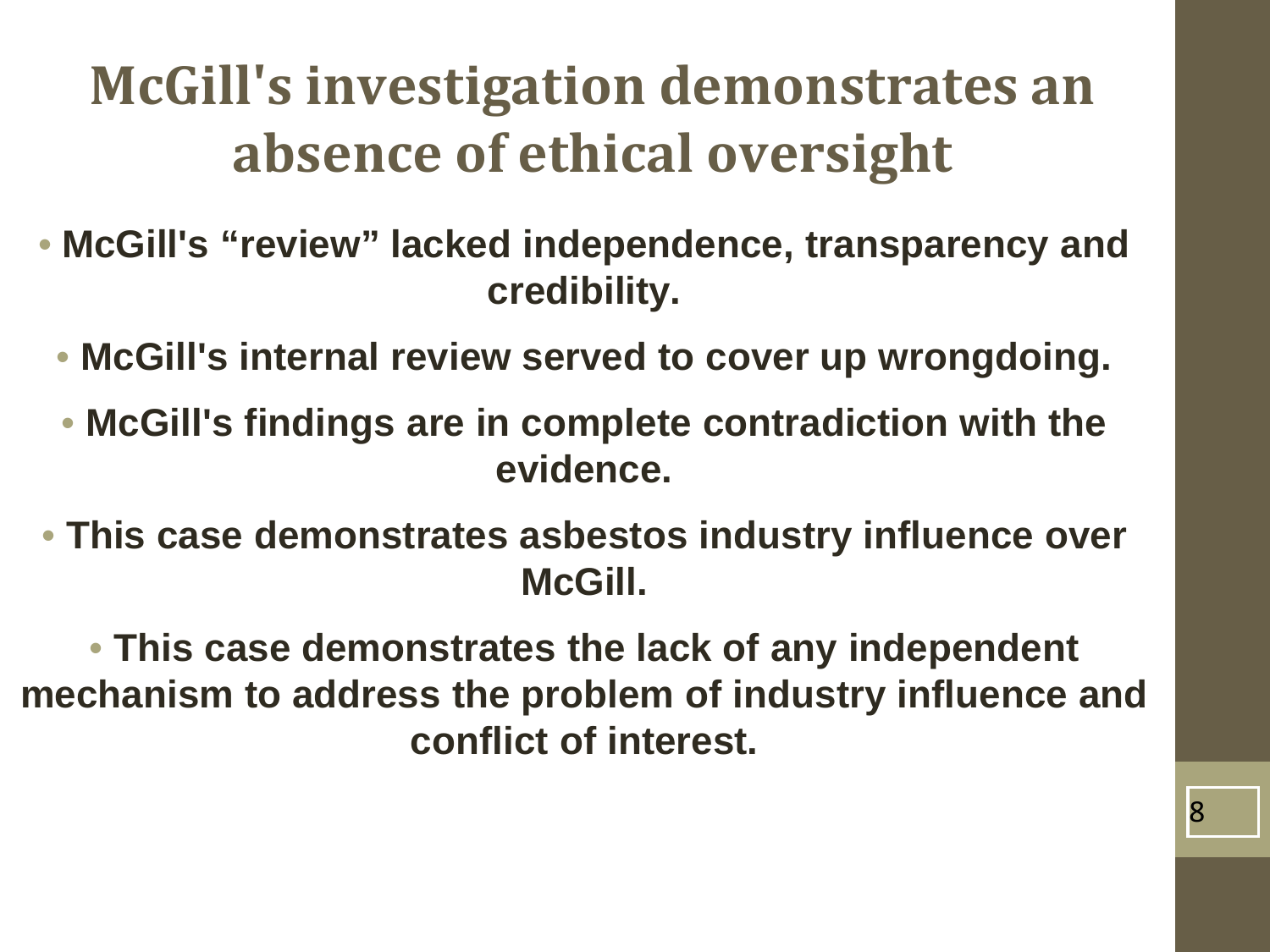### **Concordia University also demonstrates improper influence of asbestos industry**

- **Concordia University and McGill University are the two major English-speaking universities in Quebec.**
- **In 2010 a consortium of investors sought a \$58 million loan from the Quebec government to re-open a Quebec asbestos mine and export vast amounts of asbestos to developing countries.**
- **The leader of the consortium, Baljit Chadha, and his wife, Roshi Chadha (both presidents of companies exporting asbestos from Quebec) sat on the Board of Governors of Concordia and McGill universities.**

• **Baljit Chadha made significant financial donations to Concordia's John Molson School of Business, was named Governor Emeritus and had an auditorium named in his honour.**

• **A lecturer at Concordia's School of Business, John Aylen, was hired as a public relations consultant by Chadha to promote Chadha's asbestos project.**

9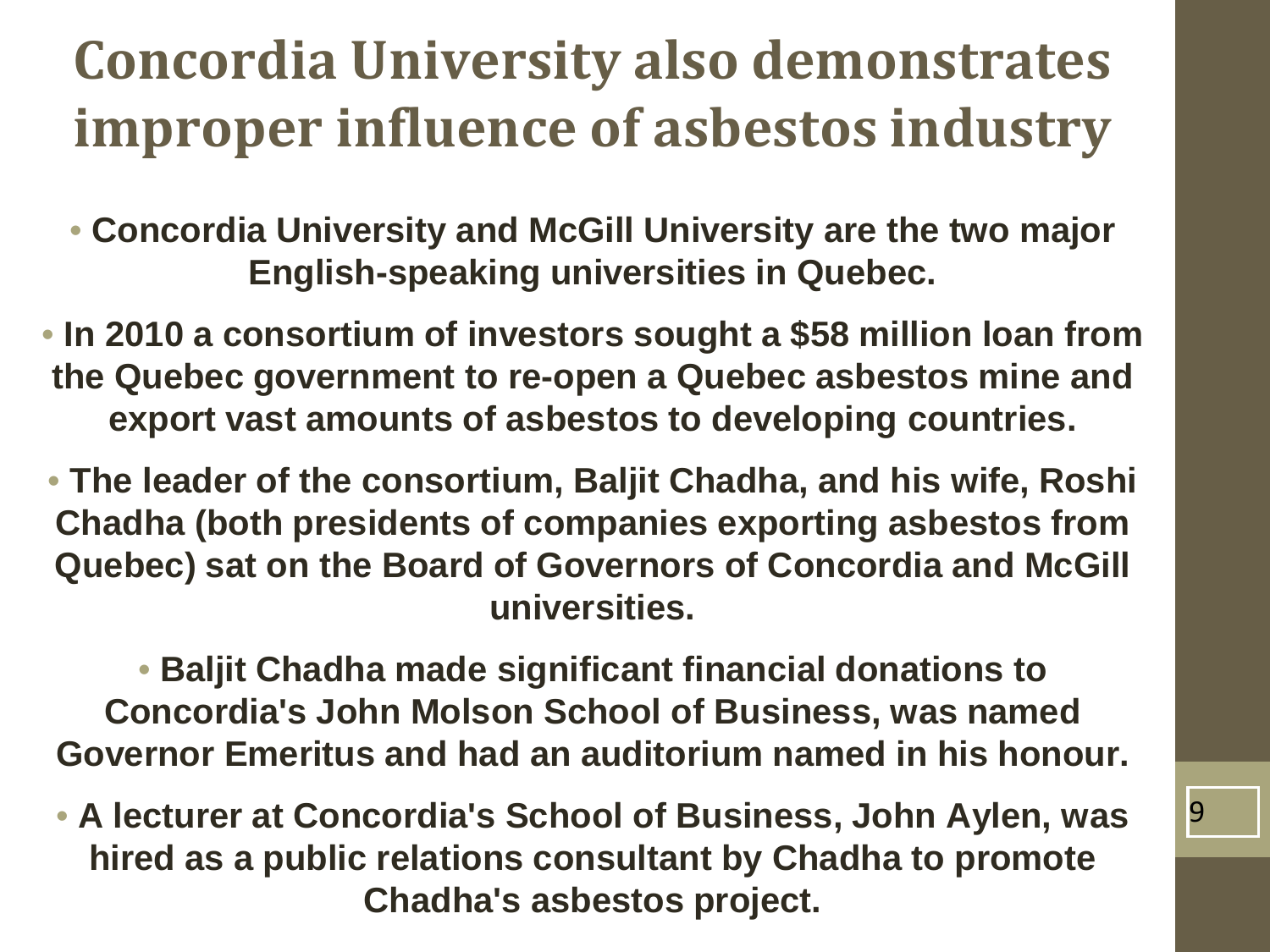# **Concordia University publishes a report supporting the asbestos trade**

- **The Quebec Medical Association, all Quebec's Directors of Public Health, and the scientific community strongly opposed Chadha's project.**
- **In 2014 Concordia University commissioned, funded, published and praised a report which eulogized Chadha (a Governor Emeritus and major donor to the university) and eulogized his project to export asbestos.**
	- **The report stated that the scientific evidence supports use of chrysotile asbestos and those who opposed the project acted irrationally, unethically and emotionally.**
- **The report was written by John Aylen. There was no disclosure that he had been hired by Chadha as a consultant to promote the asbestos mine.**
- **There was no disclosure that Chadha was a Governor Emeritus and major donor to Concordia University.**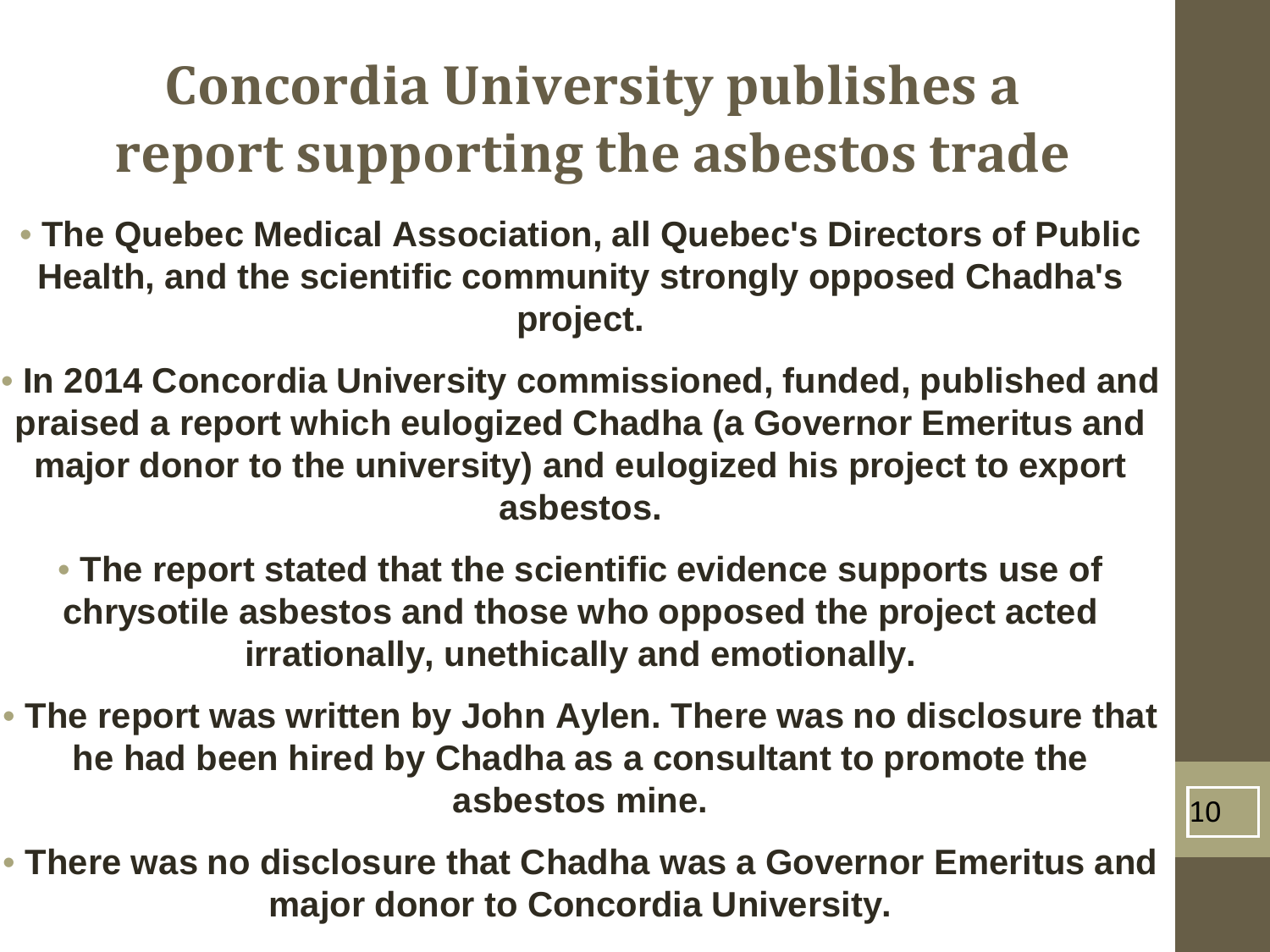### **Complaint made to Concordia University of scientific and ethical improprieties**

• **A complaint was submitted to Concordia University challenging the Report's scientific misinformation, industry influence and undisclosed Conflict of Interest.**

• **Concordia was asked to retract the Report, which contributes to public harm, and carry out an independent, transparent investigation as to how such serious violations of academic integrity occurred.**

• **Concordia refused to do so.**

• **Instead, Concordia carried out a secretive, internal pretense of an "investigation" whereby Concordia's School of Business "investigated" itself.** 11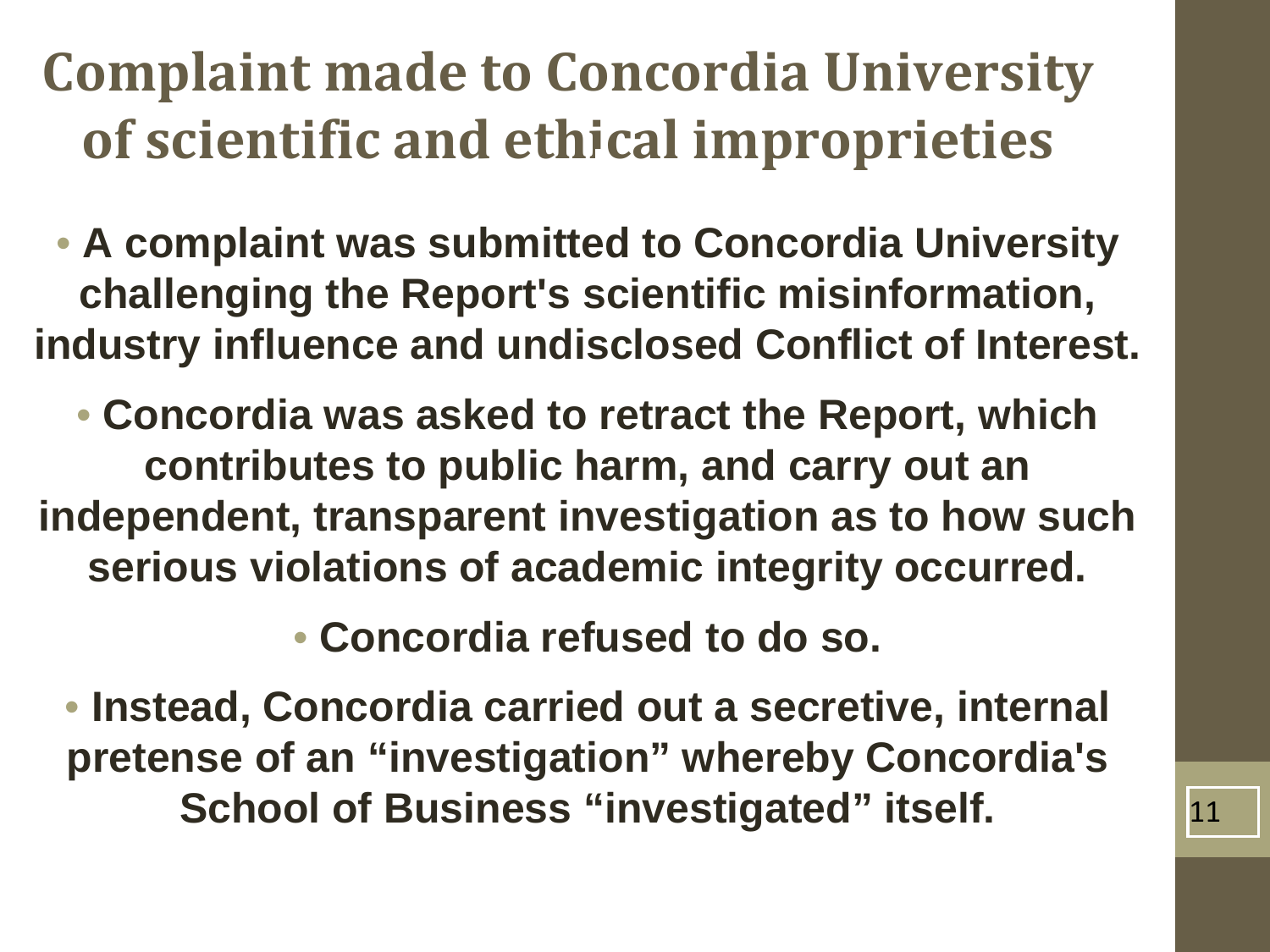**Concordia University's secret "investigation" condoned the wrongdoing**

• **No information about the supposed "investigation" or its report was made public.**

• **No action was taken, apart from a vague, facile statement that Concordia had addressed the conflict of interest issue. No details were provided.**

• **The report was not retracted.**

• **Instead, Concordia extolled its publication of harmful scientific misinformation as being "the essence of academic freedom."**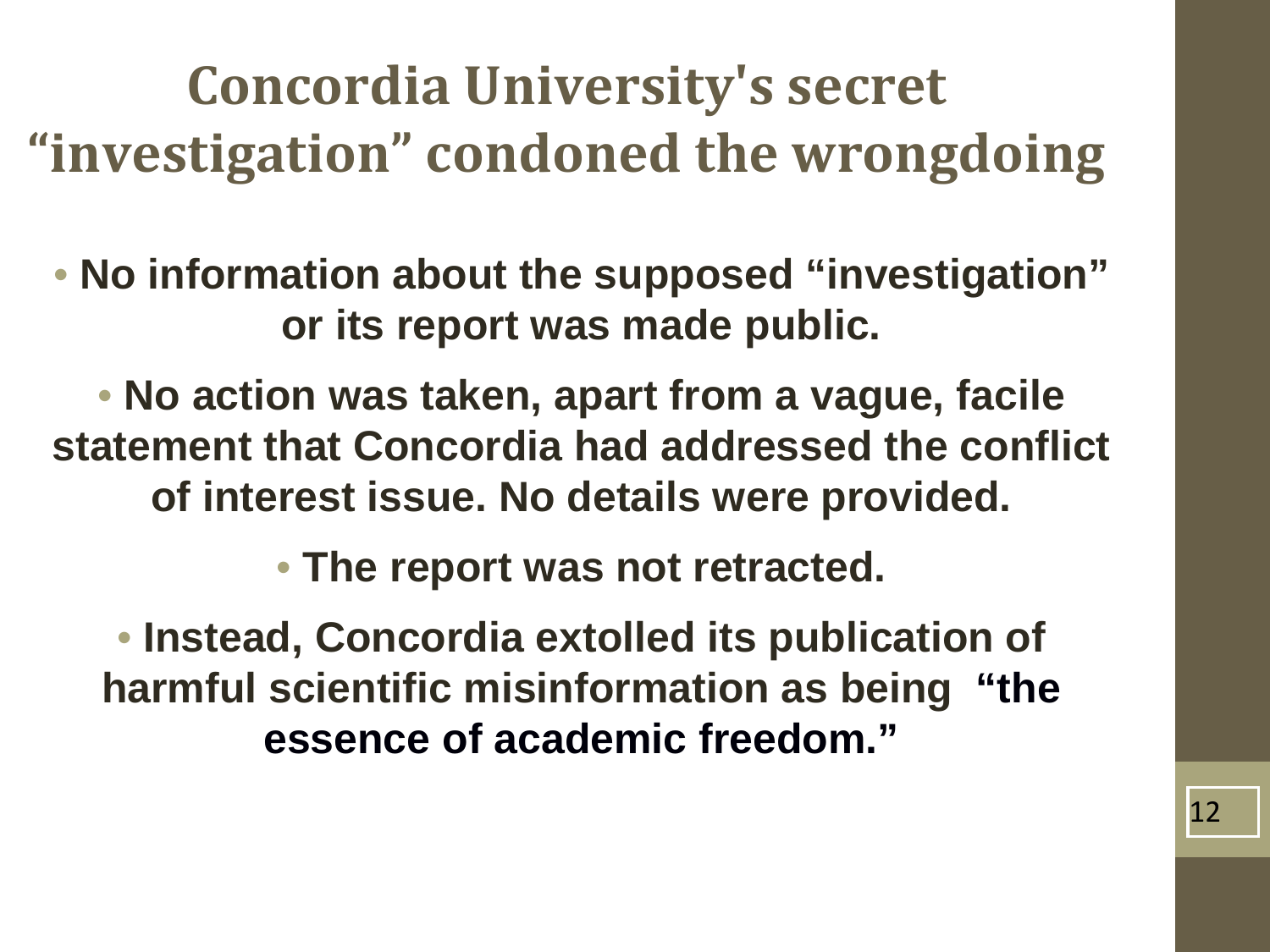# **Test Question:** *Have Canadian universities succumbed to asbestos industry influence?* **Answer: YES**

•**Canada is considered to have as good or better academic standards as other countries to prevent corruption by vested interests.**

•**As the IJPC-SE Position Statement on Asbestos says, the scientific evidence is overwhelming that all asbestos is harmful and should be banned.**

•**Quebec, Canada, has been a leading asbestos exporter and the location of the global asbestos lobby.**

•**Quebec's two major English-speaking universities were contaminated by and continue to be contaminated by asbestos industry influence.**

•**The academic community has shown indifference to this contamination of two leading Canadian universities by industry influence.**

•**No mechanism of recourse exists.**

•**Thus the contamination is legitimized by non-action.**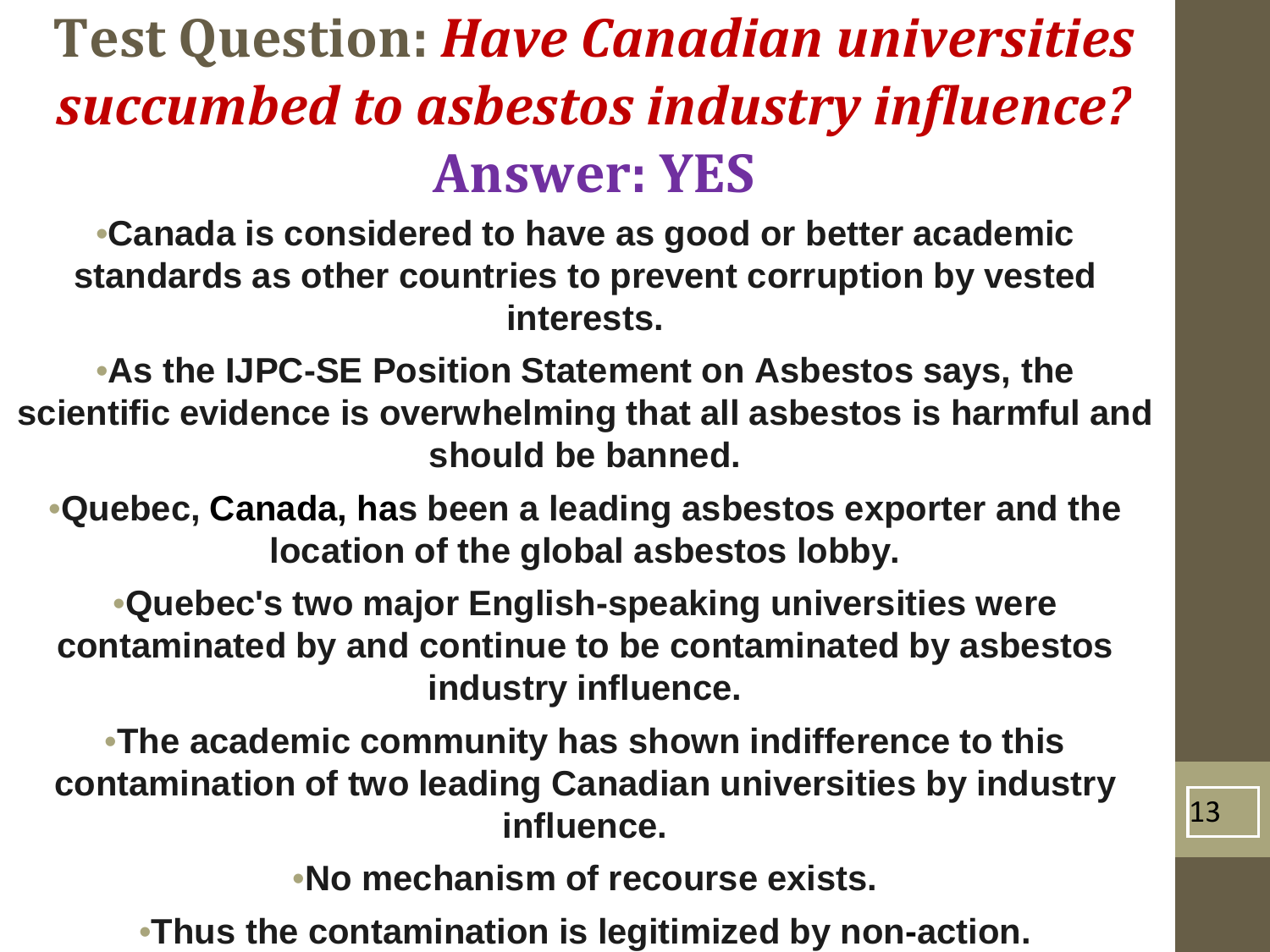### **Academia is a multi-billion industry but fails to adequately address conflicting interests**

• **At the end of the day, ethics are key to science and to public health.**

• **Without a serious, effective system of ethical oversight, evidence and public policy are being easily corrupted by vested interests.**

• **Overwhelming evidence of this has been provided by: the tobacco industry, the asbestos industry, the fossil fuel industry, the chemical industry, the fast food industry, the mining industry, the sweetened beverage industry, the lead industry, the list is endless.** 14